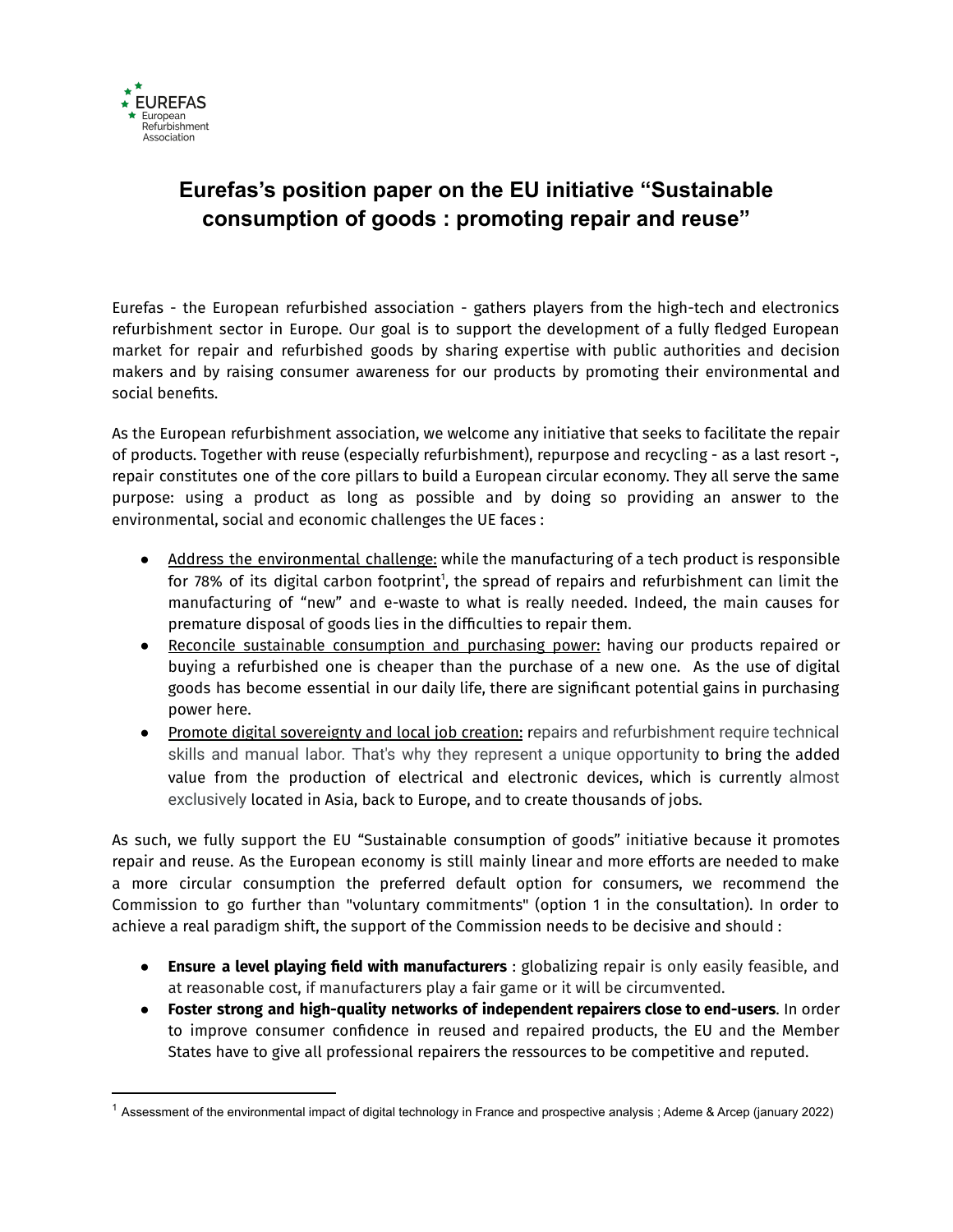

● **Make it easier for consumers to get their products repaired and encourage them to be true players in the circular economy transition.** Making repair a common practice requires incentives for consumers to shift behaviors towards more sustainable consumption. What is more, there is a need for public campaigns to raise people's awareness on the virtues of a circular economy.

In practical terms, these three main lines of action have to apply during the product's lifespan : at the time of purchase, within the legal warranty period, and above all beyond it. Eurefas strongly believes in creating a dedicated right to repair, not exclusively related to the revision of the Sales of Good Directive, which is too much focused on the legal warranty period.

#### **At the time of purchase**

In order to ensure that the consumer can make the right sustainable choice, **sellers shall provide consumers with accurate information on the reparability of their products**. Eurefas strongly supports the creation of a free-access repair index for each new product, with relevant criterias such as the price of spare parts, the availability of conformity software updates, and the access to all the repair and maintenance information.

#### **Within legal warranty period**

Eurefas believes in **promoting incentives to make repair the first remedy instead of replacement,** especially for new products for which the cost of repair will always be lower than replacing it with another new product. For refurbished ones, we suggest keeping the current provisions of the Sales of Good directive (choice between repair and replace). In the current economic situation, refurbishers may lack supply of essential parts and components making repair not always cost efficient for devices that have previously been repaired or refurbished.

**All products, whether new or refurbished, that have been replaced instead of repaired, should be reintegrated in the circular economy loop.** They should be refurbished, repurposed and only if technically or economically not feasible, recycled. Furthermore, for all products repaired (once or multiple times) during the legal warranty period, we would support extending the warranty on the device for an additional 6 months. Extending the warranty on the repaired/replaced part might only be considered if a digital product passport is implemented to ensure traceability of repairs along the device's use. In this scenario, each repairer and end-user would be the one liable for any repair or maintenance on the device.

Finally, **rather than considering an extension of the legal warranty period** - especially because proving a default has occurred before the purchase becomes impossible after 2 years of use - **we truly think that the priority is to ensure the real implementation of the current provisions.** In concrete terms, we pledge for a harmonization of the regime across all the European countries to ensure business certainty, especially for smaller operators. And as the burden of proof on the seller is the true consumer's power within the guarantee, we propose to extend it to two years for new products, so that it would be aligned with the official warranty period. Regarding refurbished products, an extended